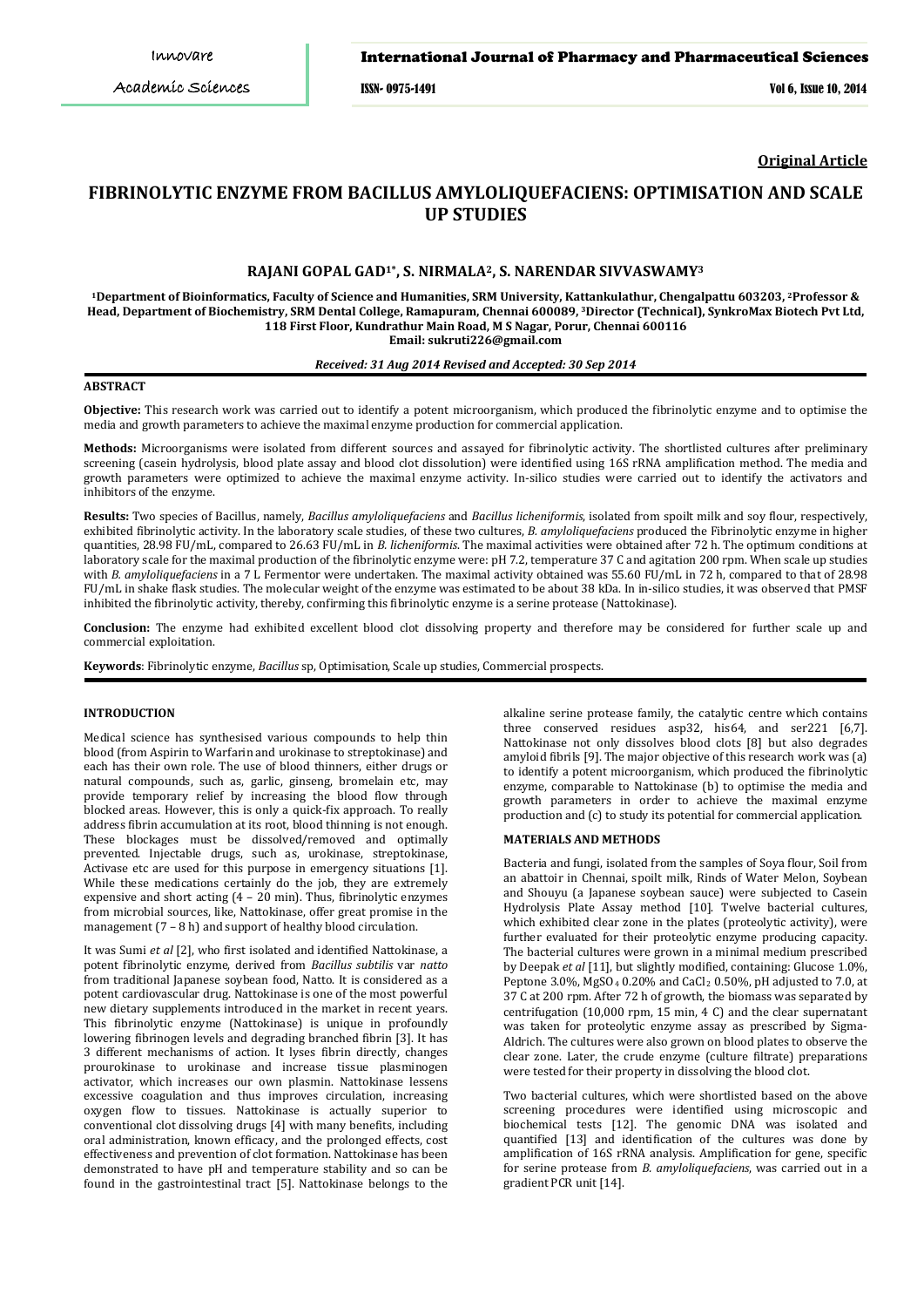For the optimal production of proteolytic enzyme, various media, viz, glucose medium, yeast extract medium, glucose and soybean meal medium, maltose and wheat bran medium and green gram dhal (our own recipe) were tried. Effect of different carbon (glucose, fructose, xylose, sucrose, maltose and corn starch) and nitrogen (ammonium nitrate, ammonium sulphate, potassium nitrate, peptone, soybean meal and casein) sources were studied. The culture filtrates were periodically assayed for proteolytic activity (Sigma-Aldrich) and total protein content [15]. Experiments were also carried out to study the optimum pH (4.0 to 9.0), temperature (20 to 50 C) of the medium and the agitation (150 to 225 rpm). Based on the above studies, a production medium containing  $(\%)$ : Wheat bran 4.0, maltose 2.5,  $NH_4NO_3$  0.3, Sodium chloride 0.5,  $KH_2PO_4$  0.1,  $K_2HPO_4$  0.4 and Magnesium suiphate 0.05 (pH 7.2), was optimized. The optimum pH for the enzyme activity was studied by varying the pH levels, ie, from 4.0 to 9.0. Similarly, the optimum temperature for the enzyme activity was estimated by studying the enzyme activity at different temperatures, from 20 - 50 C. The Fibrin Assay Method was carried out according to the protocol of Yin *et al* [16].

Ammonium sulphate precipitation (20 – 80%) was tried for the partial purification of the enzyme. Dialysis was done until the protein concentrate was obtained. The ammonium sulphate fraction was further purified through Gel filtration using Sephadex G-75 gel (GE Health Care Life Science). SDS-PAGE electrophoresis was carried out with the protein concentrates [17].

Scale up studies were carried out in a laboratory 7 L Fermentor (Scigenics. India). The composition of the seed medium (%) was: Glucose 2.0, Peptone 1.0, yeast extracts 0.6 at pH 7.2. The Production Medium  $(\%)$  contained: Wheat bran 4.0, maltose 2.5, NH<sub>4</sub>NO<sub>3</sub> 0.3, Sodium chloride 0.5, KH2PO4 0.1, K2HPO4 0.4, magnesium sulphate 0.05 at pH 7.2. The culture filtrate was harvested after 72 h, filtered through a cloth filter and centrifuged (Beckman, 10,000 rpm, 15 min). The clear supernatant was concentrated through ultrafiltration (Millipore, 10 KDa cartridge membrane). The concentrated enzyme was then made into powder (sodium chloride and Dextrin were used as fillers) by Spray drying (Labultima). The test enzyme was compared with other fibrinolytic enzymes using the blood clot dissolution method (time of dissolution).

As crystal structure of serine protease is unavailable, 3D structure was built using the homology modeling. The protein sequence of Nattokinase (Accession No: WP\_017417394.1, length: 382 amino acid) was retrieved from NCBI GenBank. The template protein was identified using BLASTp tool. The crystallographic structure of 1SBN was downloaded from Protein Data Bank (PDB) and used as a template (resolution 2.10A). The possible binding pockets for the target protein were searched using Computed Atlas of Surface target protein were searched using Computed Atlas of Surface Topography of Proteins (CASTP) [7]. The binding pockets residues were then compared with active site residues of the template protein. The drug ligands was retrieved from NCBI-PubChem compound database [3,18] for molecular docking studies. The ligands were Serpin, Lupeol, PMSF, α-amyrin, ß-amyrin, Curcumin, IPTG, Serpin\_Zn 2+, Lupeol\_Zn2+, α-amyrin\_Zn2+, ß-amyrin\_Zn2+, Curcumin\_Zn2+ and dipicolinic acid were selected [19,20]. Pharmacodynamics and Pharmacokinetics properties were determined for retrieved ligands using Qikprop tool of Schrodinger suite. In order to acquire a thorough understanding of binding affinity of each activator and inhibitor with modeled serine protease protein, a molecular docking study of retrieved ligands with modeled serine protease was performed employing Glide application of Schrodinger suite [21]. To gain further detailed knowledge of the modeled protein and ligand complex interaction and stability a molecular dynamics simulation of the complex obtained from docking was performed using Schrodinger suite.

#### **RESULTS AND DISCUSSION**

Forty five bacterial and thirty fungal cultures were isolated from the above mentioned sources. From these cultures, twelve microorganisms were shortlisted based on the clear zone in Casein Plates (Casein hydrolysis). They were grown in a minimal medium and the proteolytic enzyme activity was estimated in the culture filtrate. The results are presented in Table 1. It is clear from the results that two bacterial isolates, namely, MB and SF2, gave

maximal protease activities. Incidentally, these two bacterial isolates exhibited bigger clear zones in the Casein plate assay. Both the cultures exhibited very clear zones in the blood plate assay and dissolved the blood clots.

**Table 1: Protease enzyme activity**

| S. No. | Culture         | Enzyme Activity (U/mL) |  |
|--------|-----------------|------------------------|--|
| 1      | SF <sub>1</sub> | 1.45                   |  |
| 2      | SF <sub>2</sub> | 5.76                   |  |
| 3      | SF <sub>3</sub> | 1.24                   |  |
| 4      | MB              | 6.70                   |  |
| 5      | MB1             | 2.41                   |  |
| 6      | MB <sub>2</sub> | 1.36                   |  |
| 7      | SB <sub>1</sub> | 2.19                   |  |
| 8      | SB <sub>2</sub> | 3.21                   |  |
| 9      | SH <sub>1</sub> | 4.01                   |  |
| 10     | SH <sub>2</sub> | 2.90                   |  |
| 11     | WM1             | 1.45                   |  |
| 12     | WM <sub>2</sub> | 3.67                   |  |

The final shortlisted two bacterial cultures were identified as gram positive rods. The bacterial cells were arranged in pairs or chains with single elliptical endospore, typical of *Bacillus* species [22]. Based on the results obtained from the biochemical tests, the cultures were confirmed as *Bacillus* species. The genomic DNA isolated from both the cultures was amplified and 16S rRNA was sequenced. The sequence of the primers used were:

Bac 16s-F: 5' AGAGTTGATCATGGCTCAG 3'

Bac 16s-R: 5' TACGGCTACCTTGTTACGACTT 3'

## **16S rRNA Sequence Analysis**

#### >V250\_16S\_F

ACGGAGATGGGGGGGCTTCCCTAAAAATTGCAAGTCGGAGCGGACAGATG GGAGCTTGCTCCCCTGATGTTAGCGGCGGACGGGTGAGTAACACGTGGGT AACCTGCCTGTAAGACTGGGATAACTCCGGGAAACCGGGGCTAATACCGG ATGGTTGTTTGAACCGCATGGTTCAGACATAAAAGGTGGCTTCGGCTACC ACTTACAGATGGACCCGCGGCGCATTAGCTAGTTGGTGAGGTAACGGCTC ACCAAGGCAACGATGCGTAGCCGACCTGAGAGGGTGATCGGCCACACTGG GACTGAGACACGGCCCATACTCCTACGGGAGGCACCGTAGGGAATCTTCC GCATTGGACGAAAGTCTGACGGAGCAACGCCGCGGGAGTGATGAAGGTTT TCGGATCGTAAAGCTCTGTTGTTAGGGAAAAACAAGTGCCGTTCAAATAG GGCGGCACCTTGACGGTACCTAACCAGAAAGCCACGGCTAATTACGTGCC GCAGCCGCGGTAATACGTAGGTGGCAATCGTTGTCCAGAAATTATTGGGC GTAAAAGGGCTCGCAGGCGGTTTCTTAATTCTGATGTGAAAAGCCCCCGG CTCAACCGGGGAGGGTCATTGGAAACTGGGGGAACTTGAGTGCAAAAAGG AGAGTGGAATTCCACGTGTATCGGTGAAATGCGTAAAATGTGGAGGAACA CCAGTGGCAAAGGCGATTCTCTGGTCTGTAACTGACGCTCAGGAGCGAAA TCGTGGGGAACGAACCGGATTAGATACCCTGGGTATCCCCCCCTAAACGA

TGATTGCCCAGTGTTAGGGGGTTTCCCCCCCCTTATGCTGCCA

**Fig. 1: Sequence of amplified of 16S rRNA (MB isolate)**

### >BRTPL\_RG\_16s

AGTCGAGCGGACAGATGGGAGCTTGCTCCCTGATGTTAGCGGCGGACG GGTGAGTAACACGTGGGTAACCTGCCTGTAAGACTGGGATAACTCCGG GAAACCGGGGCTAATACCGGATGGTTGTTTGAACCGCATGGTTCAGAC ATAAAAGGTGGCTTCGGCTACCACTTACAGATGGACCCGCGGCGCATTA GCTAGTTGGTGAGGTAACGGCTCACCAAGGCAACGATGCGTAGCCGACC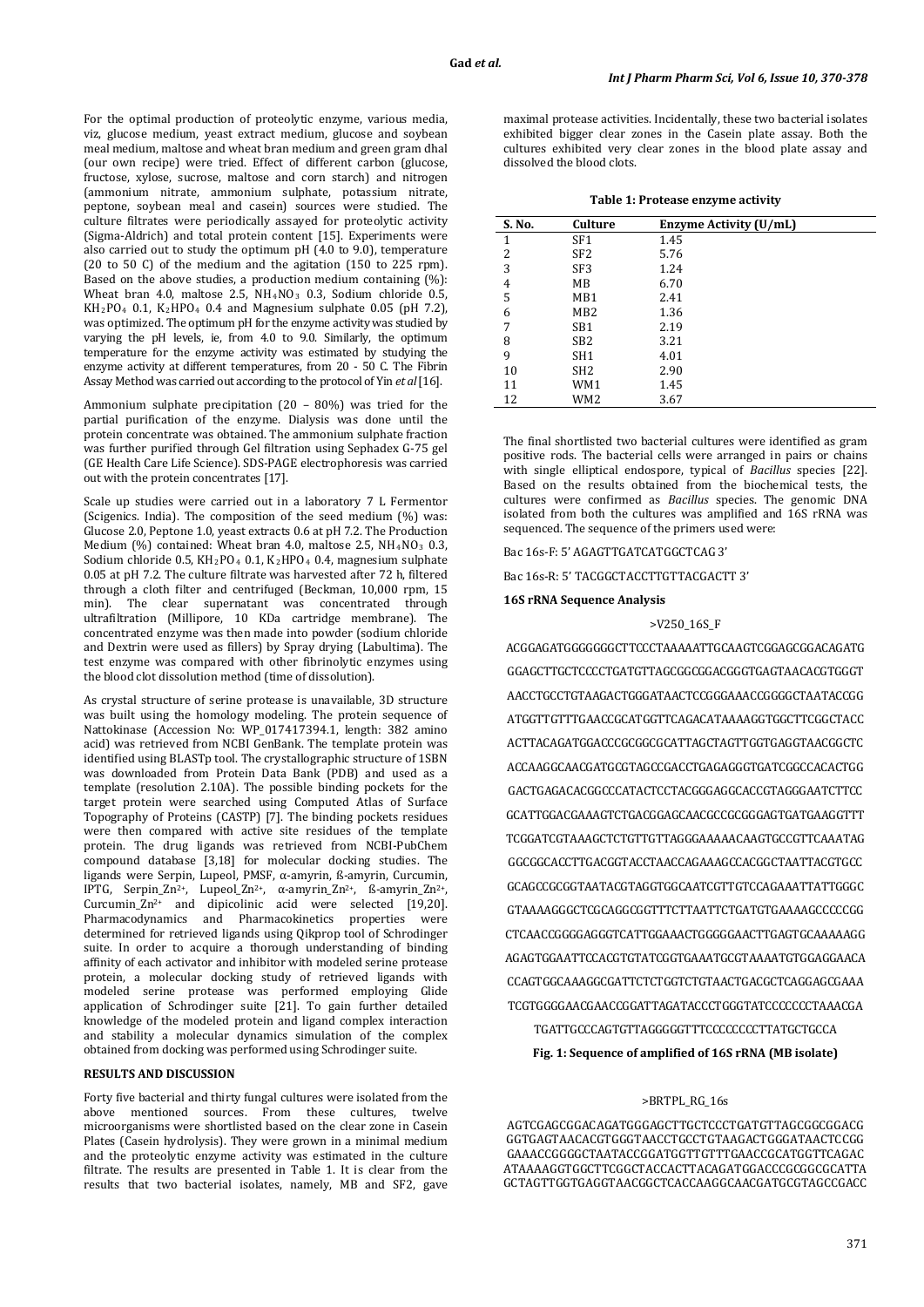TGAGAGGGTGATCGGCCACACTGGGACTGAGACACGGCCCAGACTCCTA CGGGAGGCAGCAGTAGGGAATCTTCCGCAATGGACGAAAGTCTGACGG AGCAACGCCGCGTGAGTGATGAAGGTTTTCGGATCGTAAAGCTCTGTT GTTAGGGAAGAACAAGTGCCGTTCAAATAGGGCGGCACCTTGACGGTA CCTAACCAGAAAGCCACGGCTAACTACGTGCCAGCAGCCGCGGTAATAC GTAGGTGGCAAGCGTTGTCCGGAATTATTGGGCGTAAAGGGCTCGCAG GCGGTTTCTTAAGTCTGATGTGAAAGCCCCC

## **Fig. 2: Sequence of amplified of 16S rRNA (SF2 isolate)**

Based on the sequencing, the bacterial culture (MB) was identified as *Bacillus amyloliquefaciens* (Figure 1) and SF2 was identified as *Bacillus licheniformis* (Figure 2). The sequences were registered with NCBI GenBank (*B. Amyloliquefaciens* - KF186621.1; *B. licheniformis* - KF186622.1). Through NCBI Blast Analysis and Phylogenetic Dendrogram, it was confirmed that our isolates were indeed *B. amyloliquefaciens* and *B. licheniformis* (Figure 3 and Figure 4).



**Fig. 3: Phylogenetic Tree of** *B. amyloliquefaciens*



**Fig. 4: Phylogenetic Tree of** *B. licheniformis*

Based on the primers: **Fsp F: 5' TCACAGCTTTTCTCGGTC '3**; **Fsp R: 5' TGATCCGATTACGAATGC '3**, the Gene specific for Serine Protease (fibrinolytic enzyme) was amplified (Figure 5).



**Fig. 5: Amplification of fibrinolytic serine protease gene**

**Lane 1:** 1Kb Ladder (10,000 bp, 8000 bp, 6000 bp, 5000 bp, 4000 bp, 3000 bp, 2500 bp, 2000 bp, 1500 bp, 1000 bp, 750 bp, 500 bp, 250 bp

**Lane 2:** PCR Amplicon of fibrinolytic serine protease gene (*B. amyloliquefaciens*)

Sequence Analysis of *B. amyloliquefaciens*

>054-1212\_153\_001\_RAN\_FSP-F-F08. .ab1

CAAGAGAGCGATCGCGGCTGTGTACAAATACTCATGTCCTTCCATCGGT TTTTTCCATTA

AAATTTAAATATTTCGGGTTCCTATTAAACGAAAGAGAGATGATATAC CTAAATAGAAAT

AAAACAAACTGAAAAAAATTGGGTCTACTAAAATATTATTCCATGCTA TACAATTAATCC

ACAGAATAATCTGTCTATTGGTTGTTCTGCAAATGAAAAAAAGGAGAG GATAAAGAGTGA

GAGGCAAAAAGGTATGGATCAGTTTGCTGTTTGCTTTAGCGTTAATCT TTACGATGGCGT

TCGGCAGCACGTCTCCTGCCCAGGCGGCAGGGAAATCAAACGGGGAAA AGAAATACATTG

TCGGATTTAAACAGACAATGAGCACGATGAGCGCCGCTAAGAAAAAAG ATGTCATTTCTG

AAAAAGGCGGGAAAGTGCAAAAGCAATTCAAATATGTAGACGCAGCTT CAGCTACATTAA

ATGAAAAAGCCGTAAAAGAGCTGAAAAAAGACCCTAGCGTCGCTTACG TTGAAAGAAGAT

CACGTTGCACAGGCGTACGCGCAGTCCGTGCCTTTACGGCGTATCACAG ATTAAAGCCCC

TGCTCTGCACTCTCAAGGCTTCACCGGATCAAATGTTAAAGTAGCGGTT ATCGACAGCGG

TATCGATTCTTCTCATCCTGGATTTAAGGGTAGCAGGCGGAGCCAGCAT GGTTCCCTTCT

GAAAACAAATCCTTTCCAAGAACAACACTCTCACGGAACTTCACGTTGC **CGGTCAGTTGC** 

CGCTTCTTAATTAACCTCAGTCGGTGTATTTAGGCGTTGCGCCAAGCGC **ATCTTCTTTAC** 

GCTTGTAAAAGTTCTCGCGCCTGAACGGGTCGCCCATTACAGCTTGGAA TCATATCGAAT

Both *B. amyloliquefaciens* and *B. licheniformis* were grown in several media for the evaluation of their proteolytic enzyme production capability. Both the cultures produced maximal activities in Maltose+WheatBran medium; the proteolytic activity in *B. .amyloliquefaciens* was 15.85 U/mL (Figure 6) and in case of *B. .licheniformis*, the activity was 14.65 U/mL (Figure 7).



**Fig. 6: Proteolytic Activity of** *B. amyloliquefaciens* **in Different Media**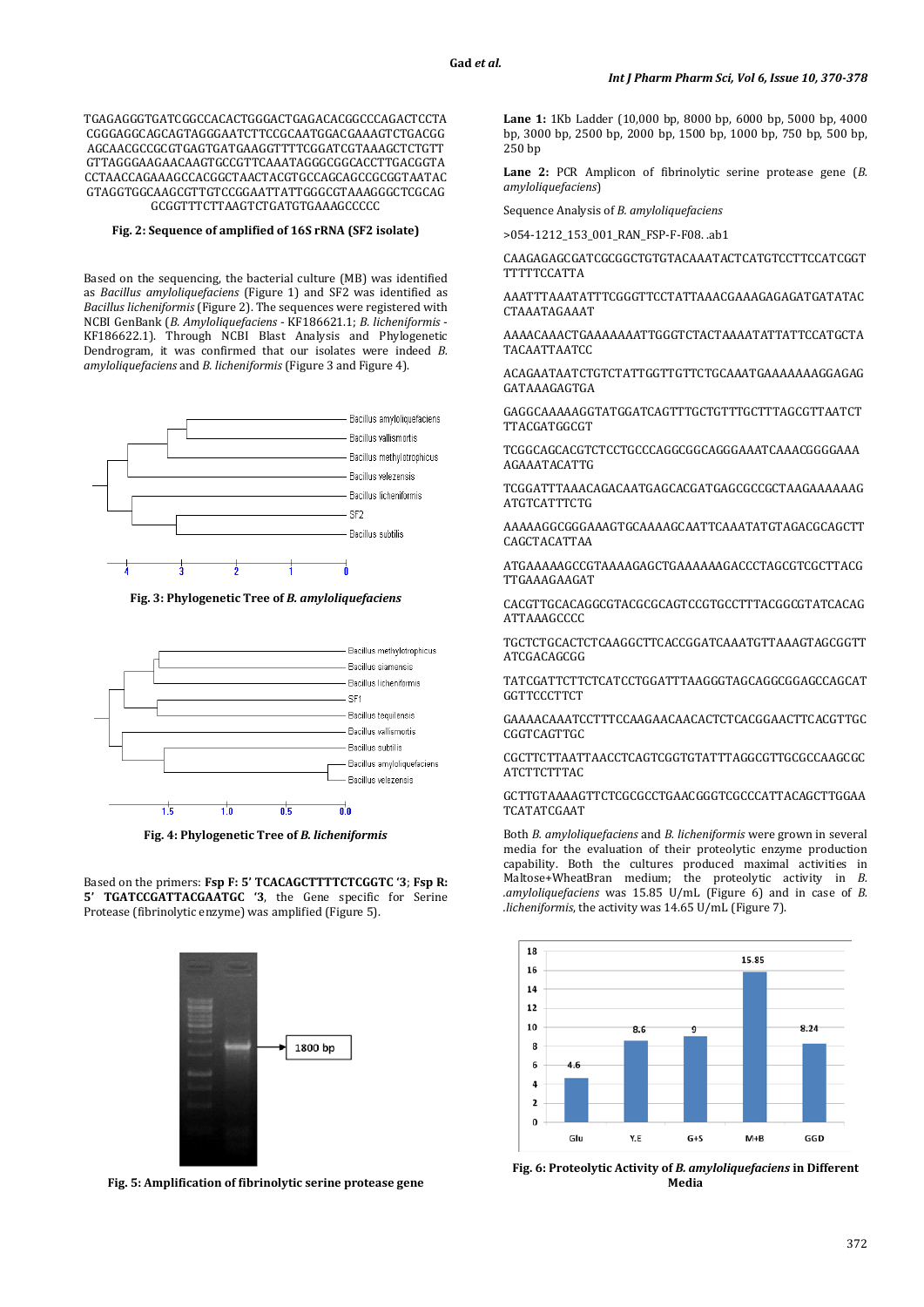When different carbon sources were tried at different dosages, the medium with maltose at 2.5% yielded higher activities; the activity was 18.21 U/mL in *B. .amyloliquefaciens* and 16.21 U/mL in *B. .licheniformis*. Similarly, when different nitrogen sources were used in the media in different dosages, ammonium nitrate at 0.3% gave maximal activity, 10.0 U/mL in *B. .amyloliquefaciens*; in case of *B. .licheniformis*, the activity was 8.76 U/mL.



**Fig. 7: Proteolytic activity of** *B. licheniformis* **in different media**

When the proteolytic activity was estimated in the medium with different dosages of Wheatbran, at 4% Wheatbran, *B. .amyloliquefaciens* produced 17.42 U/mL of enzyme, while *B. .licheniformis* produced an activity of 15.92 U/mL. The activity was maximal (16.28 U/mL) at 37 C in *B. .amyloliquefaciens*, whereas the activity was 15.78 U/mL in *B. .licheniformis* at 37 C. The proteolytic activity in *B. .amyloliquefaciens* was 15.52 U/mL in pH 7.0 and 15.38 U/mL in pH 8.0. In case of *B. .licheniformis* the proteolytic activity was 14.86 U/mL at pH 7.0 and 15.01 U/mL at pH 8.0. The next batch of experiments was carried out to find out the exact pH of the media (7.0 – 8.0). At pH 7.2, the proteolytic activity was maximal at 15.56 U/mL in *B. .amyloliquefaciens*. In case of *B. .licheniformis*, the activity was 15.13 U/mL at pH 7.4.



**Fig. 8: Proteolytic Activity of** *B. amyloliquefaciens*



**Fig. 9: Proteolytic Activity of** *B. licheniformis*

In the optimized medium, Wheatbran at 4%, maltose at 2.5% and ammonium nitrate 0.3% (other components remaining the same), a maximal activity of 30.2 U/mL was obtained in *B. .amyloliquefaciens* at 72 h (Figure 8). In *B. .licheniformis* also the activity was maximal (28.12 U/mL) at 72 h (Figure 9). When the same culture filtrate was evaluated for fibrinolytic activity using Fibrin assay method, the activity was 28.98 FU/mL in *B. .amyloliquefaciens* and 26.63 FU/mL in *B. .licheniformis* (Table 2). The fibrinolytic activity of *B. .amyloliquefaciens* was 28.5 FU/mL and 28.21 FU/mL, when the agitation was adjusted to 200 and 225 RPM, respectively. In case of *B. .licheniformis*the fibrinolytic activity was 27.2 FU/mL at 200 RPM. There was hardly any increase (27.28 FU/mL) when the agitation was increased to 225 RPM. Stability of the enzyme was evaluated at different pH (4.0 - 9.0) and temperature (35 C – 70 C) levels. The enzyme of *B. .amyloliquefaciens* was active at pH 7.8 and temperature of 37 C. The enzyme was stable up to a temperature of 55 C. In *B. .licheniformis*, the enzyme was active at pH 8.0 and temperature 37 C and it was stable up to 50 C.

**Table 2: Fibrinolytic Activity**

| <b>Description</b>                           | <b>State</b> | <b>Activity</b><br>(FU/mL) |
|----------------------------------------------|--------------|----------------------------|
| Nattokinase (Commercial)                     | Powder       | $370$ (FU/g)               |
| Fibrinolytic Enzyme B.<br>.amyloliquefaciens | Liquid       | 28.98                      |
| Fibrinolytic Enzyme B. .licheniformis        | Liquid       | 26.63                      |

According to Al-Juamily *et al* [23], the optimal conditions for fibrinolytic enzyme production were determined, using a solid Lentils medium (activity 25.25 U/mL) at pH 7.2 (65.381 U/mL), 48 h incubation time (15.766 U/mL) and shaking incubator (95.992 U/mL). The optimal carbon and nitrogen sources were mannitol and peptone or soya peptone with activity 44.0 and 50.0 unit/mL, respectively. Wang *et al* [3] reported that maltose was the best carbon and soy peptone was the best nitrogen sources for nattokinase production, however, Bhunia *et al* [24] inferred that lactose gave the maximal activity. In our study, it was observed that maltose and NH4NO3 were the best carbon and nitrogen sources for optimal enzyme production. In our study, we had experienced that the maximal activity was obtained at 200 rpm in shake flask studies. Kumar and Takagi [25] had tested different agitations (0, 50, 100 and 200 RPM) for the maximal production of fibrinolytic enzyme and according to them, the optimum agitation speed was 200 RPM, which gave the maximal activity. The ability of the *Bacillus licheniformis* to produce fibrinolytic enzyme at different pH (6.2, 6.8, 7.2, 7.5, 8) was studied [26]. According to Siraj [26], the productivity increased and the maximal activity was at the pH level of 7.2, which corresponds with our results. We obtained the maximal activity on 72 h, whereas, Ellaiah and Srinivasulu [27] had mentioned that the optimum incubation period for serine protease activity was 24 h. However, Wang *et al* [3] mentioned that the maximal enzyme activity was achieved at 60 h. The studies on the optimum pH and temperature on the enzyme activity revealed that the enzyme was active at a pH level of 7.0 – 7.5 and at temperatures of 45 – 50 C. In a similar study, Babu *et al* [28] observed that the optimum pH for enzyme activity was 7.0 and the temperature was 37 C.

The crude culture filtrate was purified partially with ammonium sulphate and Gel filtration methods. When the media components were optimized, the fibrinolytic enzyme activity of *B. amyloliquefaciens* in the culture filtrate was 28.98 FU/mL, which increased to 79.85 FU/mL in ammonium sulphate precipitate. After the Gel filtration the activity was 110.5 FU/mL. The specific activity increased from 1.38 in the crude enzyme to 11.41 in ammonium sulphate precipitate, to 210.47 after the gel filtration (Table 3). The purity of the enzyme improved by 152 folds after the gel filtration.

In case of *B. licheniformis*, the fibrinolytic enzyme activity was 26.63 FU/mL in the crude enzyme filtrate, 64.11 FU/mL in ammonium sulphate and 75.5 FU/mL after the Gel filteration (Table 4). The specific activity of 1.33 in the crude enzyme increased to 10.49 after ammonium sulphate precipitation and to 172.57 after the gel filtration. Simultaneously, the purity improved by 129.75 folds after passing through Sephadex gel.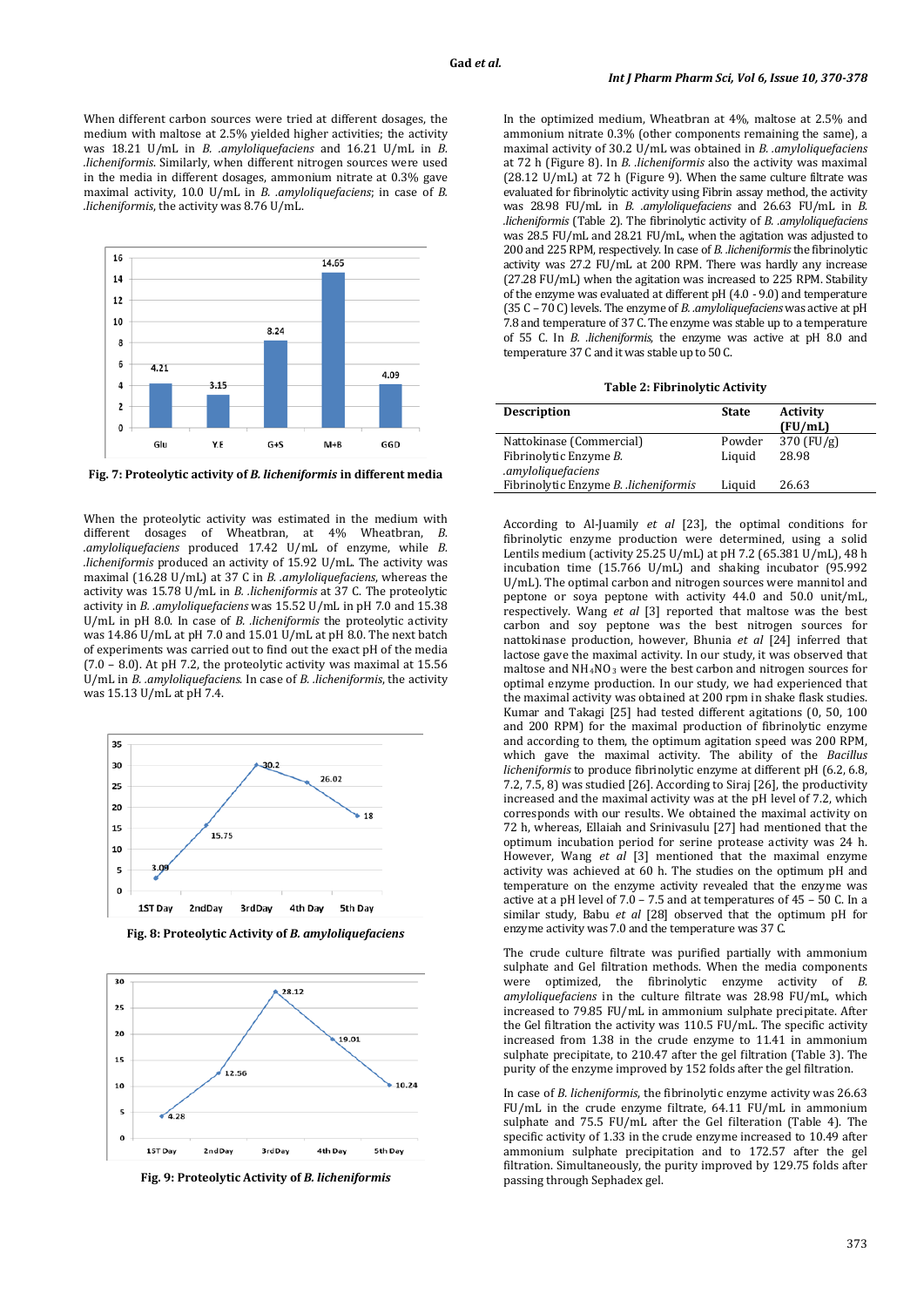| <b>Purification Step</b> | Volume (mL) | Total Protein (mg) | <b>Total Activity (U)</b> | <b>Specific Activity</b><br>(U/mg) | <b>Purification Fold</b> |
|--------------------------|-------------|--------------------|---------------------------|------------------------------------|--------------------------|
| Crude Extract            | 100         | 2100               | 2898                      | 1.38                               | 1.0                      |
| $(NH_4)_2SO_4$           | 20          | 140                | 1597                      | 11.41                              | 8.26                     |
| Sephadex G-75            |             | 4.1                | 442                       | 210.47                             | 152.51                   |

# **Table 3: Purification Table of** *B. .amyloliquefaciens*

### **Table 4: Purification Table of** *B. icheniformis*

| <b>Purification Step</b> | Volume (mL) | Total Protein (mg) | Total Activity (U) | <b>Specific Activity</b><br>(U/mg) | <b>Purification Fold</b> |
|--------------------------|-------------|--------------------|--------------------|------------------------------------|--------------------------|
| Crude Extract            | 100         | 2000               | 2663               | 1.33                               | 1.0                      |
| $(NH_4)_2SO_4$           |             | 110                | 1154               | 10.49                              | 7.88                     |
| Sephadex G-75            |             | 1.75               | 302                | 172.57                             | 129.75                   |

Scale up trials in a 7 L Laboratory fermentor were undertaken with *B. amyloliquefaciens*. In the first batch, the maximal activity was only 24.9 FU/mL after 68 h. In the second batch, after some fine-tuning of the fermentor, an activity of 42.6 FU/mL was achieved. In the third batch, a new seed medium containing soybean meal was tried. However, the activity was only 35.0 FU/mL after 70 h. Therefore, the seed medium used for the first two batches was tried in the fourth batch with some modifications in the operating parameters of the

fermentor. This batch, after 72 h, yielded an activity of 55.6 FU/mL (compared to that of 28.98 mg/mL in shake flask studies). The enzyme activity in the harvested broth after the filtration and centrifugation was 52.0 FU/mL. When concentrated through ultrafiltration, the activity increased to 210.0 FU/mL (Table 5). The concentrated enzyme was then made into a powder by Spray Drying methods and the fibrinolytic activity in the powder was 745.0 FU/g (Table 6).

### **Table 5: Concentration of Enzyme**

| <b>Parameter</b>            | Volume (g) | <b>Activity (FU/mL)</b> |
|-----------------------------|------------|-------------------------|
| Harvested Broth             | 1000       | 52.0                    |
| Prefiltration $(100\mu)$    | 1000       | 51.5                    |
| Microfiltration $(0.45\mu)$ | 985        | 50.25                   |
| Ultrafiltration (10kDa)     | 200        | 210.0                   |

| Table 6: Formulation of the Enzyme |            |                 |  |  |
|------------------------------------|------------|-----------------|--|--|
| <b>Parameter</b>                   | Volume (g) | Activity        |  |  |
| Concentrated Enzyme                | 200        | $210.0$ (FU/mL) |  |  |
| Filler Materials:                  | 10         |                 |  |  |
| Dextrin                            | 30         |                 |  |  |
| Sodium chloride                    | 0.4        |                 |  |  |
| Precipitated Silica                |            |                 |  |  |
| Spray dried powder                 | 40         | $745.0$ (FU/g)  |  |  |
|                                    |            |                 |  |  |

| <b>Fibrinolytic Enzyme</b> | FU/mL   | <b>Blood clot dissolution time (min)</b> |
|----------------------------|---------|------------------------------------------|
| Streptokinase              | $100\,$ | 20                                       |
| t -PA                      | 100     | 25                                       |
| Commercial Nattokinase     | 100     | 45                                       |
| Test Enzyme                | 100     | つに<br>ັບ                                 |

**Table 7: Comparison of Enzymes based on Blood Clot Dissolution**

The Fibrinolytic activity of the test enzyme was higher than the other commercial protease / fibrinolytic enzymes. The time taken by the test enzyme for dissolving the blood clot was nearly the same as that of other available fibrinolytic enzymes (Table 7). As crystal structure of serine protease is unavailable, the 3-Dimensional structure (Figure 10) was built using homology modeling tool of Schrodinger suite. The protein sequence of Nattokinase (Accession No. WP\_017417394.1, length: 382 amino acid) was retrieved from NCBI GenBank [4]. The template protein was identified using BLASTp tool [5]:

>tr|E5LCP0|E5LCP0\_BACAM Fibrinolytic enzyme OS=*Bacillus amyloliquefaciens* PE=3 SV=1

MRGKKVWISLLFALALIFTMAFGSTSPAQAAGKSNGEKKYIVGFKQTMS TMSAAKKKDVI

SEKGGKVQKQFKYVDAASATLNEKAVKELKKDPSVAYVEEDHVAQAYA QSVPYGVSQIKA

PALHSQGFTGSNVKVAVIDSGIDSSHPDLKVAGGASMVPSETNPFQDNN SHGTHVAGTVA

### ALNNSVGVLGVAPSASLYAVKVLGADGSGQYSWIINGIEWAIANNMDVI **NMSLGGPSGSA**

### ALKAAVDKAVASGVVVVAAAGNEGTSGGSSTVGYPGKYPSVIAVGAVNS SNQRASFSSVG

# SELDVMAPGVSIQSTLPGNKYGAYNGTSMASPHVAGAAALILSKHPNWT NTQVRSSLENT

# TTKLGDAFYYGKGLINVQAAAQ

The crystallographic structure of 1SBN [29] was downloaded from Protein Data Bank (PDB) [30] and used as a template (resolution 2.10 Å). The template and the target sequences showed 97% identity and 71% similarity with query coverage of 503 total score and E value of 7e-179. Thus, the sequence similarity between the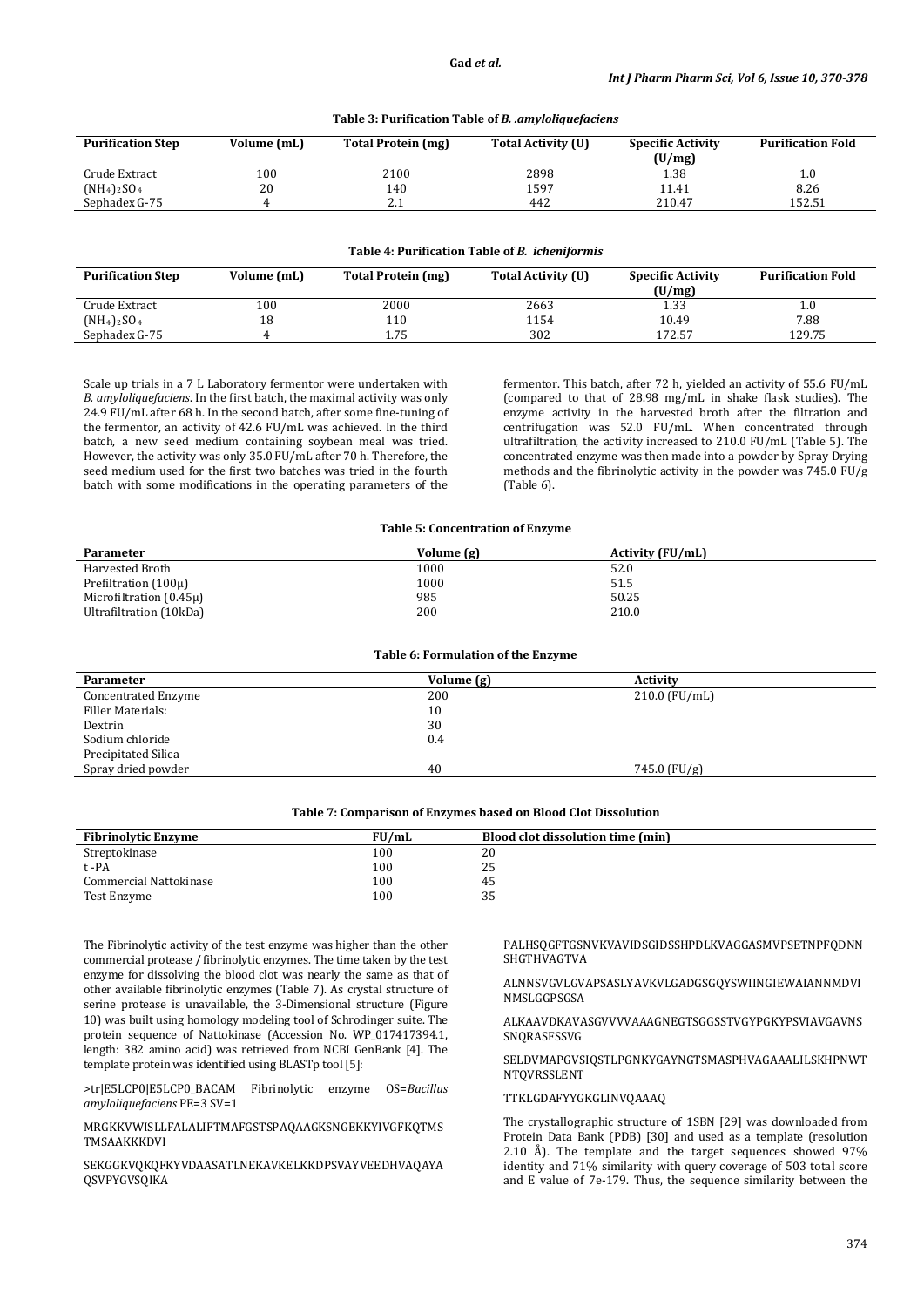target and 1SBN is reasonable for selecting 1SBN as a suitable template for modeling of our sequence (Figure 11).



**Fig. 10: 3D structure of the modeled protein**

| 1. Target<br>2. Template |                                                            |                                                         | <b>AFGSTSPAOAAGKSNGEK</b>                   |     | <b>MIVGFKOTMSTMSA</b> |
|--------------------------|------------------------------------------------------------|---------------------------------------------------------|---------------------------------------------|-----|-----------------------|
|                          |                                                            |                                                         |                                             |     | 100                   |
| 1. Target<br>2. Template | AKKKDVISEKGGKVQKQEKMVDAASATINEKAVKELKKDPSVAMVEEDHVAQA      |                                                         |                                             |     |                       |
|                          |                                                            |                                                         |                                             |     |                       |
| 1. Target                |                                                            | AOSVPYGVSOIKAPALHSOGFTGSNVKVAVIDSGIDSSHPDIKVAGGAS       |                                             |     |                       |
| 2. Template              | <b>AOSVPYGVSO IKAPALHSOGYTGSNVKVAVIDSGIDSSHPDLKVAGGASM</b> |                                                         |                                             |     |                       |
|                          |                                                            |                                                         |                                             | 200 | 210                   |
| 1. Target                | SETNP FODNNSHGTHVAGTVAAL NNSVGVLGVAPSASLYAVKVLGADGSGOYS    |                                                         |                                             |     |                       |
| 2. Template              |                                                            |                                                         | <b>GTVAALNNSIGVLGVAPSASLYAVKVLGADGSGOYS</b> |     |                       |
|                          |                                                            |                                                         | 240                                         |     |                       |
|                          |                                                            |                                                         | <b>NMSLGGPSGSAALKAAVDKAVASGVVV</b>          |     |                       |
| 1. Target                |                                                            |                                                         |                                             |     |                       |
| 2. Template              | <b>WAIAN</b>                                               |                                                         | INMSLGGESGSAALKAAVDKAVASGVVV                |     |                       |
|                          | 270                                                        | 280<br>290                                              |                                             |     |                       |
| 1. Target                | SGGSSTVGYPGKYPSVIAVGAVNSSNORASFSSVGSELDVMAPGVSIOSTLPG      |                                                         |                                             |     |                       |
| 2. Template              | SGSSSTVGYPGKYPSVIAVGAVDSSNORASFSSVGPELDVMAPGVSIOSTLPG      |                                                         |                                             |     |                       |
|                          | 320                                                        |                                                         |                                             |     | 370                   |
| 1. Target                | <b>NKYGAYNGTSMASPHVAGAAA</b>                               |                                                         | <b>ILSKHPNWTNTOVRSSLENTTTKLCDAFY</b>        |     |                       |
| 2. Template              | NKYCAYNGTSMASPHVAGAAALIUSKHPNWTNTÖVRSSLENTTTKUGDSFYYG      |                                                         |                                             |     |                       |
|                          |                                                            |                                                         |                                             |     |                       |
| 1. Target                |                                                            |                                                         |                                             |     |                       |
| 2. Template              | INVOAAAO                                                   | Identities 97% Positives 99% Gaps in Query Converage 0% |                                             |     |                       |
|                          |                                                            |                                                         |                                             |     |                       |

**Fig. 11: Alignment between Template and Target Sequence**

The initial model was developed using Prime Module software [31]. The bumps were removed and missing side chain atoms were added using the WHAT IF Web Interface (http: [//swift. .cmbi. .ru.](http://swift.cmbi.ru.nl/servers/html/%20index.html)  [.nl/servers/html/ index. .html\)](http://swift.cmbi.ru.nl/servers/html/%20index.html). The prerefined model was examined through Ramachandran plot, among total 382 residues the phi-psi distribution for 293 residues (90.4%) constituting of core alpha (A), core beta (B) and core left-handed alpha were found in most favoured region [32]. The loop refinement was performed using Prime Module. The modeled structure was evaluated for its stereochemical quality using PROCHECK server [6]. The structural superimposition of 1SBN chain A and target protein was performed using PyMOL molecular viewer (http: [//www. .pymol. .org\)](http://www.pymol.org/) and the structural alignment was done using Genious Pro (http: [//www.](http://www.geneious.com/)  [.geneious. .com/\)](http://www.geneious.com/). Results obtained from the above analysis were used for defining the initial docking sites for protein and drug ligands for further docking and molecular simulation studies.

The ligands were prepossessed using LigPrep tool of Schrodinger suite wherein the stereoisomer, tautomer, ionisation states were generated by Epik module [8]. The modeled protein was prepossessed using PrepWizard tool of Schrodinger suite which performs adding hydrogen, assigning bond-order, deleting heteroatoms and optimizing the protein. A grid for receptor centred at all residues was generated of 20, 20 and 20 Å  $(x, y, z)$ dimension. An extra precision, flexible ligand docking was performed using the generated grid. The in depth information of the binding site residue of the modeled protein and ligand residue was gained by visualising the docked protein-ligand binded complex structure at the atomistic basis. Based on the GlideScore obtained from post dock analysis, the highest interacting protein-ligand complex; protein-Curcumin Zn<sup>2+</sup>complex was subjected for 100

picoseconds molecular dynamics simulation run employing MacroModel application of Schrodinger Suite. The atomic forces were defined by OPLS\_2005 force field [33]. Trajectories were generated for 100 samples applying no constraints to bonds and angles. Simulation was performed in water solvent at 300K temperature using PRCG minimisation method for 500 iterations and 0.05 convergence threshold. The root mean squared deviation (RMSD) of the atomic position of the modeled protein-ligand complex with time was observed to understand whether the binding of ligand with the protein causes any structural deformation of the modeled serine protease protein. The superimposed configuration of all 100 samples at each picosecond is shown in Figure 12 and the RMSD plot of the protein-Curcumin Zn<sup>2+</sup>complex for 100 picoseconds simulation run confirmed the stability of the protein structure.



**Fig. 12: Superimposed Configuration of Modeled Serine Protease-Curcumin Zn2+Complex for 100 Ps MD Simulation Run**

Vasantha *et al* [34] had designed the Forward (5\_-ATGGCGCAGTCCG TGCCTTAC-3\_) and reverse (5\_-TTACTG-AGCTGCCGCCTGTAC-3\_) primers from the nucleotide sequence corresponding to the Nattokinase peptide, in order to amplify the sequence. Sequencing of the amplified fragment revealed 100% similarity between the peptides of the fibrinolytic (Nattokinase) from *B. amyloliquefaciens* and the published literature. Homology among these and other bacterial serine proteases was checked using the BLAST algorithm (NCBI, http: //www. .ncbi. .nlm. .nih. .gov). *B. subtilis* K-54, which originates from traditional Korean food, produces the fibrinolytic enzyme subtilisin K-54. The fibrinolytic (Nattokinase) enzyme produced by our strain, *B. amyloliquefaciens* isolated from spoilt milk, and subtilisin K-54 displayed the highest similarity and may therefore have a very similar three-dimensional structure, especially around the substrate binding sites. The crystal structure is unavailable for serine protease so the similarity observed between 1SBN and serine protease showed that 1SBN can be used as template sequence for 3-Dimensional structure modeling of target protein. Ligands were retrieved from PubChem compound database and their pharmacodynamics and pharmacokinetics properties were studied. The selected ligands were interacted with the modeled protein sequence. The detailed various energy contribution to the glide scoring function combined by *Emodel* score shows that the GlideScore for protein-Curcumin Zn2+ complex possess highest interaction energy of -5.49 kcal/mol as compared to other drug ligands. The ChemScore of lipophilic pair term and the fraction of the total protein-ligand van der Waals energy were found to have - 3.72 kcal/mol of contribution and was dominant as compared to other interaction energy factors like hydrogen bond ChemScore (- 1.83 kcal/mol) electrostatic rewards (-0.52 kcal/mol) and penalty for low molecular weight (-0.27 kcal/mol). This can be attributed to the involvement of lipophilic or hydrophobic protein residue leucine (LEU 82) in binding of Curcumin with the serine protease moreover the minimal electrostatic reward is due to polar but uncharged asparagine (ASN 77) residue interaction with the ligand. The hydrogen bonding interaction (Figure 13 and Figure 14) of leucine O-atom and asparagine H-atom with Curcumin  $\mathbf{Zn}^{2+}$  at bond distance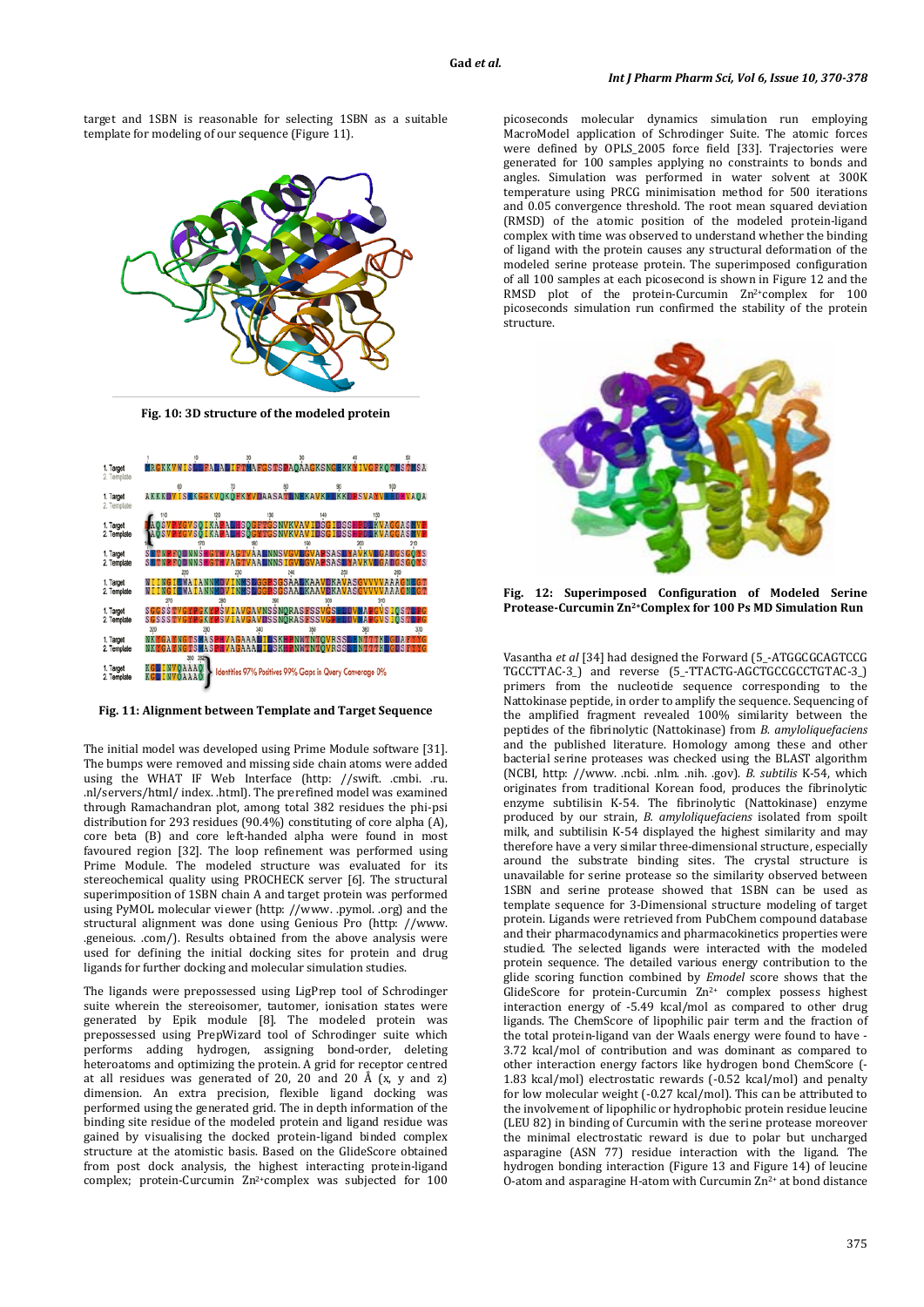of 2.136 Å and 2.053 Å respectively (Table 4.8) and leucine being one of the oxidatively stable residue provides stability to the protein-ligand complex. This essentially indicates that the nonbonded force of -3.72 kcal/mol makes Curcumin conformationally fit to the binding site via non-bonded interaction. Tailoring of protein residues may enhance stability and binding affinity of protein-Curcumin  $Zn^{2+}$  complex. A 100 ps molecular dynamics simulation run further strengthened the view that the molecular interaction maintains the stability of protein and curcumin after binding to protein does not deform or vary the protein conformation. The root means squared deviation analysis clearly implies that the protein-ligand complex is quite stable.





Protein-ligand binding affinity being one of the major keys for understanding therapeutic application of a drug was studied of modeled serine protease and selective ligands. The molecular

docking study implied serine protease and Curcumin  $Zn^{2+}$  complex possesses highest interaction profile with GlideScore of -5.49 kcal/mol.



**Fig. 14: Interaction profile of docked protein-activator ligand complex binding site and docked protein-activator and inhibitor (zn2+) complex b (hydrogen bond is shown by red dotted line)**

The protein residues, leucine and asparagine, were the active site of interaction of Curcumin Zn2+ complex with the protein.

Molecular dynamics simulation of modeled serine protease and Curcumin Zn 2+complex for 100 ps showed protein-ligand complex stability during simulation and at 100th ps simulation run.

## **CONCLUSION**

In this research work, two species of Bacillus, namely, *Bacillus amyloliquefaciens* and *Bacillus licheniformis*, were isolated from spoilt milk and soy flour, respectively, which exhibited fibrinolytic (Nattokinase) activity. In the laboratory scale studies, of these two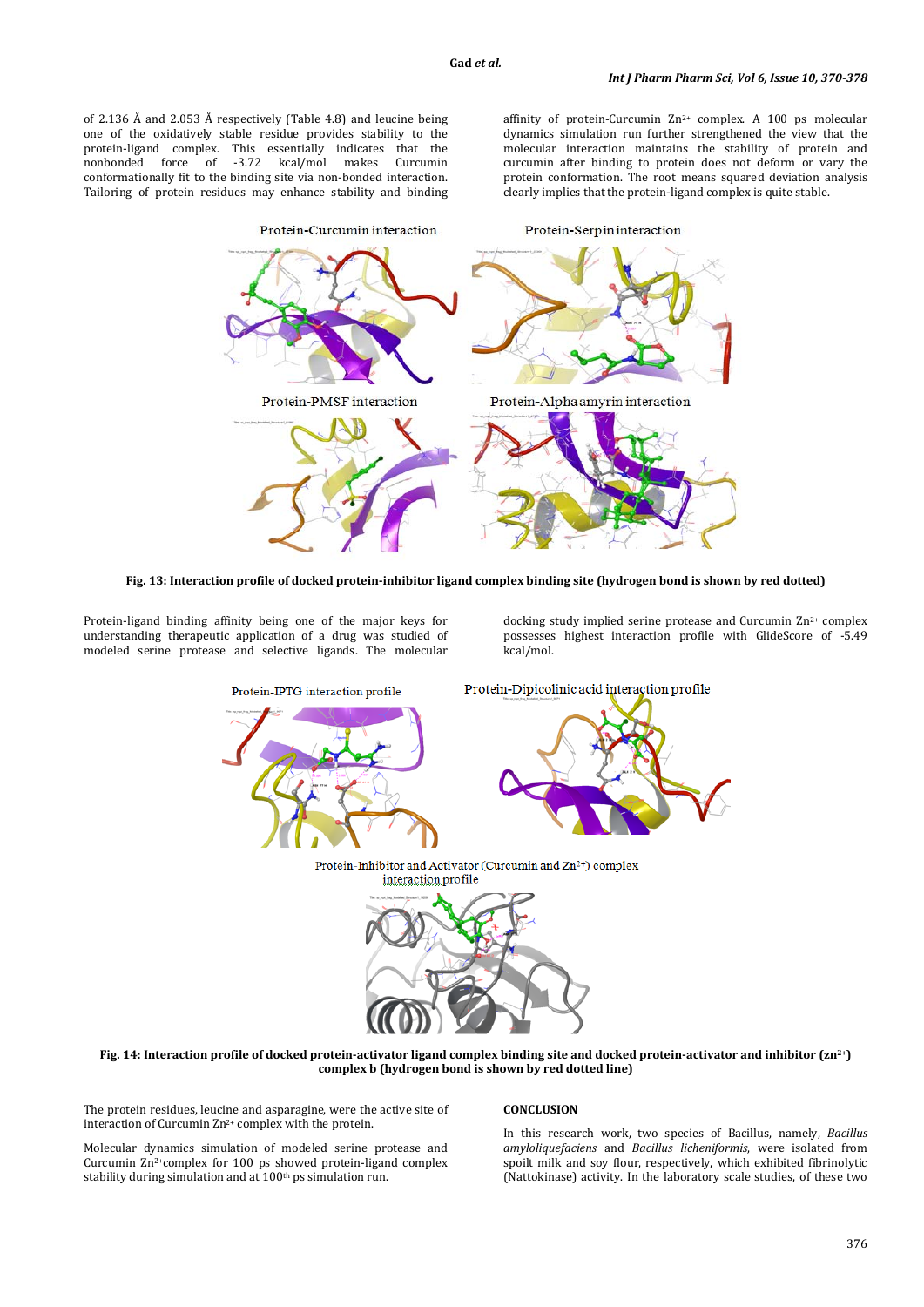cultures, *B. amyloliquefaciens* produced the Fibrinolytic enzyme in higher quantities, 28.98 FU/mL, compared to 26.63 FU/mL in *B. licheniformis*. The maximal activities were obtained after 72 h. The optimum conditions at laboratory for maximal production of the fibrinolytic (Nattokinase) enzyme were: pH 7.2, temperature 37 C and agitation 200 rpm. When scale up studies with *B. amyloliquefaciens* in a laboratory 7 L Fermentor were undertaken, the maximal activity obtained was 55.6 FU/mL in 72 h, compared to that of 28.98 FU/mL in shake flask studies. The increase in activity in the Fermentor by about 2 times more than the shake flasks clearly indicates that the activity of 55.6 FU/mL is positively expected to increase to about 100.0 FU/mL in the large fermentors during commercial operation. After ultrafiltration, the activity improved to 210 FU/mL and in the spray dried powder, the activity as 745 FU/g. The molecular weight of the enzyme was estimated to be about 38 kDa. The enzyme had exhibited excellent blood clot dissolving property and therefore may be considered for further scale up and commercial exploitation.

An *in-silico* study has been performed to investigate the activators and inhibitors of serine protease. A 3-D structure of serine protease has been modeled by homology modeling. Binding affinity between protein and ligand plays a major role in enhancing or inhibiting the biological activity of a protein which can be understood by molecular docking studies. In in-silico studies, it was observed that PMSF acts as an inhibitor, thereby, confirming this fibrinolytic enzyme is a serine protease (Nattokinase). The future prospects of this study are to scale up the production trials in fermentors of 50 L and above capacities. The downstream processing has to be standardized in order to reduce the loss in activity and to formulate the enzyme as a powder for commercial exploitation as a Nutraceutical.

# **ACKNOWLEDGEMENT**

RGG thanks **SRM University** for their support and encouragement towards her doctoral research work. The authors thank **SynkroMax Biotech Pvt Ltd**, Chennai, for their continuous support and for proving facilities for carrying out an application and scale up trials.

## **CONFLICT OF INTERESTS**

Rajani Gopal Gad (RGG), is a Senior Research Fellow and Prof S Nirmala, is her Research supervisor. Dr S Narendar Sivaswamy, is RGG's mentor and his company, SynkroMax Biotech Pvt Ltd, has supported the research work by providing the necessary facilities, financial assistance etc. As such, there is no conflict of interest among the three authors.

### **REFERENCES**

- 1. Milner M. Nattokinase: Clinical updates-Doctors support its safety and efficacy. FOCUS Allergy Research Group News: Letter Nov; 2008. p. 2-6.
- 2. Sumi H, Hamada H, Tsushima H, Mihara H, Muraki H. A novel Fibrinolytic enzyme (Nattokinase) in the vegetable cheese Natto; a typical and popular soybean ood in the Japanese diet. Experientia 1987;15:1110-1.
- 3. Wang S, Chen H, Liang T, Lin Y. A novel nattokinase produced by Pseudomonas sp TKU015 using shrimp shells as substrate. Process Biochem 2009;44:70-6.
- 4. [Benson](http://nar.oxfordjournals.org/search?author1=Dennis+A.+Benson&sortspec=date&submit=Submit) DA, [Karsch-Mizrachi](http://nar.oxfordjournals.org/search?author1=Ilene+Karsch-Mizrachi&sortspec=date&submit=Submit) I, [Lipman](http://nar.oxfordjournals.org/search?author1=David+J.+Lipman&sortspec=date&submit=Submit) DJ, [Ostell](http://nar.oxfordjournals.org/search?author1=James+Ostell&sortspec=date&submit=Submit) J, [Rapp](http://nar.oxfordjournals.org/search?author1=Barbara+A.+Rapp&sortspec=date&submit=Submit) BA, [Wheeler](http://nar.oxfordjournals.org/search?author1=David+L.+Wheeler&sortspec=date&submit=Submit) DL. Gen Bank. Nucleic Acids Res 2000;28: 15–8.
- 5. Altschul SF, Madden TL, Schaffer AA, Zhang J, Zhang Z, Miller W, Lipman DJ. Gapped blast and psiblast: a new generation of protein database search programs. Nucleic Acids Res 1997;25:3389–402.
- 6. Laskowski RA, MacArthur MW, Moss DS, Thornton JM. Procheck: a program to check the stereochemistry of protein structure. J Appl Crystallo 1993;26:283-91.
- 7. Dundas J, Ouyang Z, Tseng J, Binkowski A, Turpaz Y, Liang J. Castp: computed atlas of surface topography of proteins with structural and topographical mapping of functionally annotated residues. Nucleic Acids Res 2006;34:116-8.
- 8. Greenwood JR, Calkins D, Sullivan AP, Shelley JC. Towards the comprehensive, rapid, and accurate prediction of the

favourable tautomeric states of drug-like molecules in aqueous solution. J Comp Aided Mol Des [2010;24:591-604.](http://dx.doi.org/10.1007/s10822-010-9349-1)

- 9. Shelley JC, Cholleti A, Frye L, Greenwood JR, Timlin MR, Uchimaya M. Epik: a software program for pKa prediction and protonation state generation for drug-like molecules. J Comp Aided Mol Des 2007;21:681-91.
- 10. Coolbear T, Eames CV, Casey Y, Danie RM, Morgan HW. Screening of strains identified as extremely thermophilic bacilli for extracellular proteolytic activity and general property of proteinases from two of the strains. J Appl Bacteriol 1991;71:252.
- 11. Deepak V, Kalishwaralal K, Ramakumarpandian S, Babu VS, Senthil kumar SR, Sangailiyandi G. Optimisation of media composition for Nattokinase production by Bacillus subtilis using Response Surface Methodology. Bioresour Technol 2008;99:8170-4.
- 12. Bednarski A. Identifying unknown bacteria using biochemical and molecular methods: Washington University at St Louis; 2006. p. 2-6.
- 13. Wilson K. Preparation of Genomic DNA from bacteria. Curr Prot Mol Biol 2001;2(4):1-5.
- 14. Peng Y, Yang X, Xiao L, Zhang Y. Cloning and expression of a fibrinolytic enzyme (subtilisin DFE) gene from *Bacillus amyloliquefaciens* DC-4 in *Bacillus subtilis.* Res Microbiol 2004;155:167–73.
- 15. Lowry OH, Rosebrough NJ, Farr AL, Randall RJ. Protein measurement with the folin phenol reagent. J Biol Chem 1951;193:265-75.
- 16. Yin LJ, Lin H, Jiang ST. Bioproperties of potent Nattokinase from *Bacillus subtilis* YJ1. J Agri Food Chem 2010;58(9):5737–42.
- Sambrook J, Frisch EF, Maniatis T, Molecular Cloning. Cold Spring Harbour Laboratories: New York; 1989.
- 18. [Sayers](http://nar.oxfordjournals.org/search?author1=Eric+W.+Sayers&sortspec=date&submit=Submit) EW, [Barrett](http://nar.oxfordjournals.org/search?author1=Tanya+Barrett&sortspec=date&submit=Submit) T, [Benson](http://nar.oxfordjournals.org/search?author1=Dennis+A.+Benson&sortspec=date&submit=Submit) DA, [Bolton](http://nar.oxfordjournals.org/search?author1=Evan+Bolton&sortspec=date&submit=Submit) E, [Bryant](http://nar.oxfordjournals.org/search?author1=Stephen+H.+Bryant&sortspec=date&submit=Submit) SH, [Canese](http://nar.oxfordjournals.org/search?author1=Kathi+Canese&sortspec=date&submit=Submit) K, [Chetvernin](http://nar.oxfordjournals.org/search?author1=Vyacheslav+Chetvernin&sortspec=date&submit=Submit) V, [Church](http://nar.oxfordjournals.org/search?author1=Deanna+M.+Church&sortspec=date&submit=Submit) DM, *et al*. Database resources of the national center for biotechnology information. Nucleic Acids Res 2009;37:216-23.
- 19. Ikeda S, Ohsugi T, Sumi H. Activation of fibrinolysis (Nattokinase) induced by dipicolinic acid and related compounds. Food Sci Tech Res 2006;12:152-5.
- 20. Margareth BC, Miranda G, Sarachine J. Biological activities of Lupeol. Int J Biomed Pharm Sci 2009;3:46–66.
- 21. Friesner RA, Banks JL, Murphy RB, Halgren TA, Klicic JJ, Mainz DT, Repasky MP, *et al*. Glide: a new approach for rapid, accurate docking and scoring. 1. method and assessment of docking accuracy. J Med Chem [2004;47:1739–49.](http://pubs.acs.org/cgi-bin/abstract.cgi/jmcmar/2004/47/i07/abs/jm0306430.html)
- 22. Duguid JP. Genus Bacillus. In: College JG, Fraser AG, Marmion BP, Simmons A. (Eds), Mackie and McCartney Practical Medical Microbiology. Churchill Livingstone: New York; 1996;1:317-27.
- 23. Al-Jumaily EF, Daweed W, Nadir MI. Production of alkaline protease from local Bacillus stearothermophilus AEAL2 by solid state fermentation. Iraqi J Biotech 2004;3:137-55.
- 24. Bhunia B, Dutta D, Chaudhuri S. Selection of suitable carbon, nitrogen and sulphate source for the production of alkaline protease by bacillus licheniformis ncim-2042. Nat Sci Biol 2010;2:56-9.
- 25. Kumar G, Takagi H. Microbial alkaline proteases: from a bioindustrial viewpoint. Biotech Adv 1999;17:561-94.
- 26. Siraj SG. Comparative studies on production of nattokinase from bacillus subtilis changing the nitrogen sources. MA Thesis, Rajiv Gandhi University of Health Sciences, Karnataka, Bangalore; 2011.
- 27. Ellaiah P, Srinivasulu B. Production of extracellular protease by Streptomyces fradiae. Hind Antibiot Bull 1996;38:41-7.
- 28. Babu N, Amirtham D, Ramachandran R, Purnima. Morphological, biochemical and molecular characterisation of a non-chitinase protease producing bacteria, its biodegrading effect on shell fish waste and its enzyme kinetics. Elixir Biotech 2013;55:13116-19.
- 29. Heinz DW, Priestle JP, Rahuel J, Wilson KS, Gruttee MG. Refined crystal structures of subtilisin novo complex with wild type and two mutant eqlins, Comparison with other serine proteinase inhibitor complexes. J Mol Biol 1991;217:353-71.